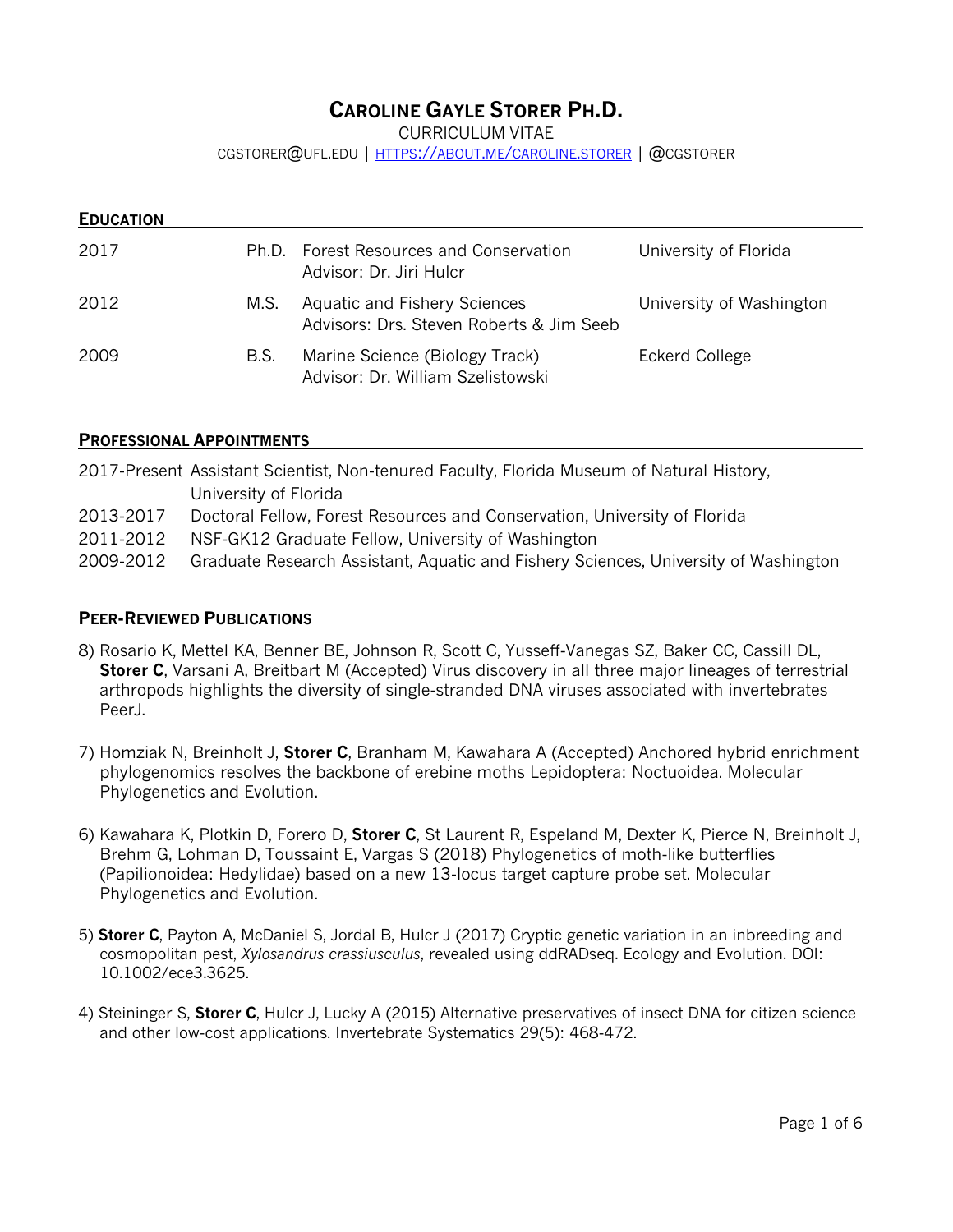CURRICULUM VITAE CGSTORER@UFL.EDU | HTTPS://ABOUT.ME/CAROLINE.STORER | @CGSTORER

- 3) **Storer C**, Breinholt J, Hulcr J (2015) *Wallacellus* is *Euwallacea*: molecular phylogenetics settles generic relationships (Coleoptera: Curculionidae: Scolytinae: Xyleborini). Zootaxa 3974(3): 391-400.
- 2) **Storer C**, Quinn T, Roberts S (2013) Quantitative PCR analysis used to characterize physiological changes in brain tissue of senescent sockeye salmon. Biogerontology 14(5): 483-90.
- 1) **Storer C**, Pascal C, Roberts S, Templin W, Seeb L, Seeb J (2012) Rank and order: evaluating the performance of SNPs for individual assignment in a non-model organism. PLOS ONE 7(11): e49018. doi:10.1371/journal.pone.0049018.

#### **SUBMITTED MANUSCRIPTS**

Halbritter D, Kawahara A, **Storer C**, & Daniels J. Phylogeography and population genetics of pine butterflies: sky islands increase genetic divergence. Ecology and Evolution.

#### **MANUSCRIPTS**

- **Storer C**, Daniel J. Using noninvasive genetic sampling to survey rare butterfly populations. Insects (intended).
- Vitone T, **Storer C**, Payton A, Dunn R, McDaniel S, Hulcr J, Lucky A. From pavement to population genomics: combining citizen science and ddRADseq to characterize a long established exotic in the United States, the introduced pavement ant, *Tetramorium sp E*. Proceedings of the Royal Society B (intended).
- **Storer C**, Atkinson T, Payton A, McDaniel S, Hulcr J. Morphological and molecular variation are poorly correlated in the inbred *Xyleborus ferrugineus* complex (Curculionidae: Scolytinae: Xyleborini) across the Neotropics. PLOS ONE (intended).

**Storer C**, Perkin L, Payton A, McDaniel S, Hulcr J. Genetic variation in the introduced and native ranges of pest beetles with alternate breeding habits. Molecular Ecology (intended).

**Storer C**, Harbeitner R, Rickli-Rahman A, Van Bibber N, & Szelistowski W. Molecular population structure and biogeography of the Gulf pipefish, *Syngnathus scovelli*, in southeastern USA. Marine Biology (intended).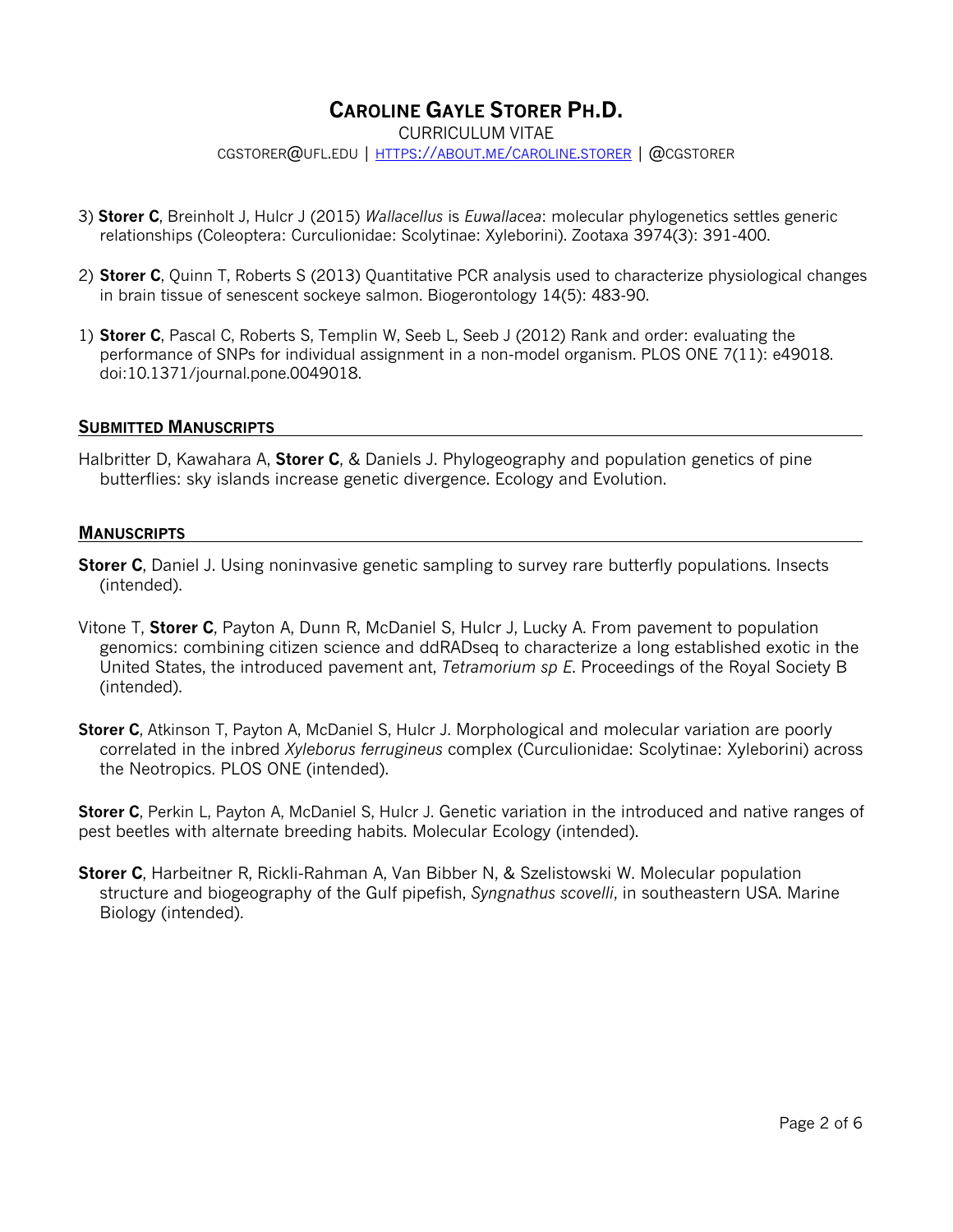CURRICULUM VITAE

CGSTORER@UFL.EDU | HTTPS://ABOUT.ME/CAROLINE.STORER | @CGSTORER

#### **TEACHING**

| FOR6934: Molecular Forest Entomology, Instructor and course developer,                     |  |  |
|--------------------------------------------------------------------------------------------|--|--|
| University of Florida, http://tinyurl.com/MolForEnt                                        |  |  |
| 9th Grade Biology, NSF GK12 Teaching Fellow at Friday Harbor High School                   |  |  |
| 12 <sup>th</sup> Grade Oceanography, NSF GK12 Teaching Fellow at Friday Harbor High School |  |  |
| Integrative Environmental Physiology, Teaching Assistant, University of Washington         |  |  |
|                                                                                            |  |  |

### **LECTURES AND TRAINING**

| 2017      | Best Practices of Cluster Computing, Instructor, Phyolgenomics at McGuire Workshop,<br>University of Florida, https://goo.gl/FB3Fq2                    |
|-----------|--------------------------------------------------------------------------------------------------------------------------------------------------------|
|           | 2016-Present Population Genetics in R, Instructor, In-person training for: Lei Xiou Ph.D., Dale<br>Halbritter, and Tyler Vitone, University of Florida |
| 2010      | Biological Aging, Guest Lecture, Integrative Environmental Physiology,<br>University of Washington                                                     |
| 2010      | Epigenetics, Guest Lecture, Integrative Environmental Physiology,<br>University of Washington                                                          |
| 2007-2009 | Molecular methods, Instructor, Freshman Research Program, Eckerd College                                                                               |

#### **INVITED PRESENTATIONS**

Invited Seminar - *Exploring the diversity of Lepidoptera silks.* TC Emmel Memorial Seminar Series, November 6, 2018, Gainesville, FL.

Invited Seminar - *Incredible invaders: how bark and ambrosia beetles are colonizing the world.* Smithsonian Marine Station at Fort Pierce Seminar, December 6, 2013, Fort Pierce, FL.

Invited Seminar - *Spawn and die: sockeye salmon's last stand.* Lions Club of Orcas Island Monthly meeting, July 11, 2012, Eastsound, WA.

Invited Talk - *Using genotype-by-sequencing to uncover the population history of fungus farming ambrosia beetles*. Entomological Society of America Annual Meeting; November 9-14, 2013, Austin, TX.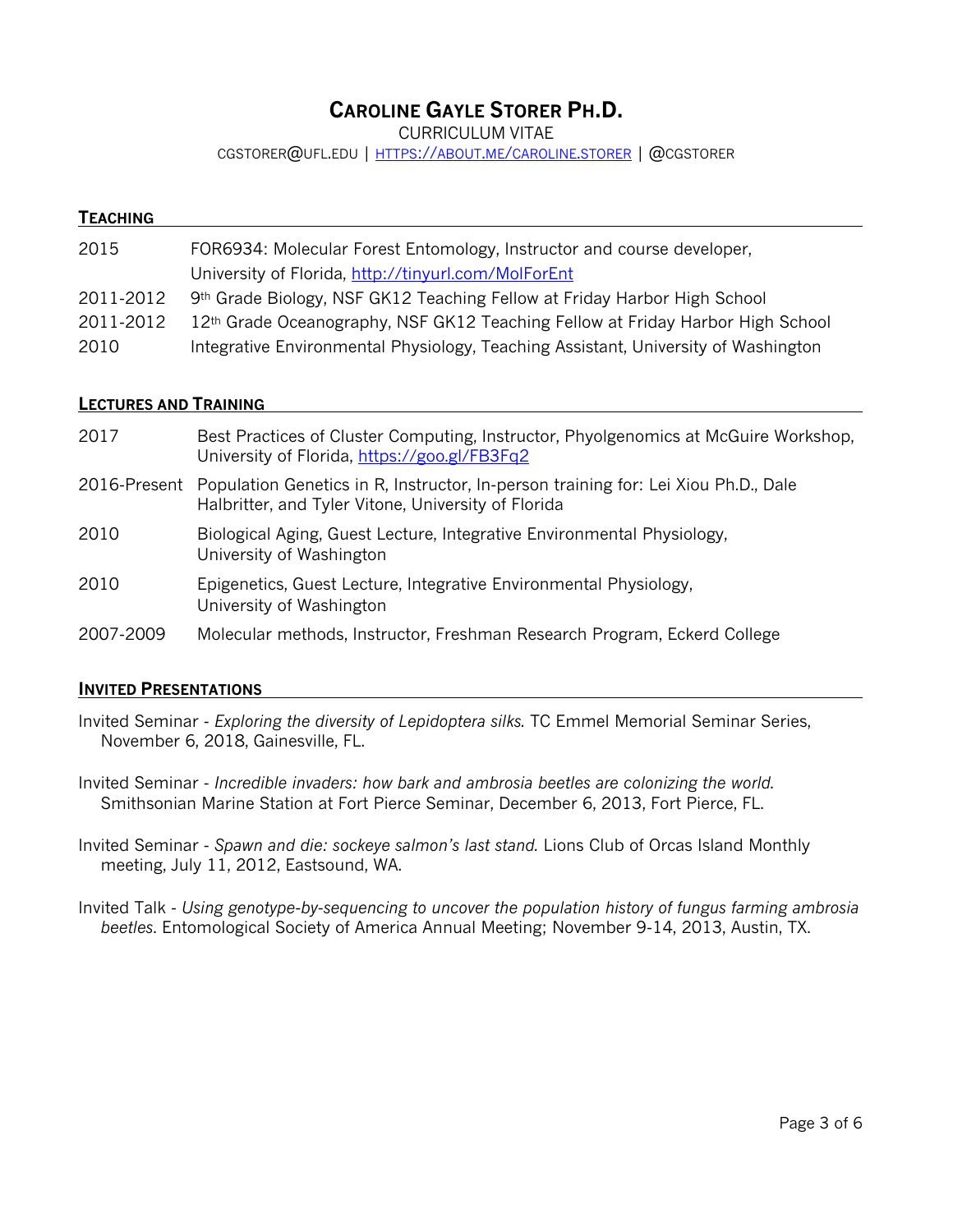CURRICULUM VITAE CGSTORER@UFL.EDU | HTTPS://ABOUT.ME/CAROLINE.STORER | @CGSTORER

### **CONFERENCE PRESENTATIONS**

- *Exploring the diversity of Lepidoptera silks.* **Storer C**, Kawahara A. UF Science by the Shore, September 22, 2018, Marineland, FL.
- *Genome-wide species delineation in inbred, widespread, and morphologically variable ambrosia beetles.*  **Storer C**, Hulcr J. International Congress of Entomology, September 25-30, 2016, Orlando, FL.
- *Off-the-shelf kits for the saving the world's forests. Available Now?* **Storer C**, Hulcr J. North American Forest Insect Work Conference, May 31-June 3, 2016, Washington, D.C.
- *How haplo-diploidy and inbreeding in common and pest ambrosia beetles contributes to their biological success*. **Storer C**, Hulcr J. Entomological Society of America Annual Meeting, November 15-19, 2014, Portland, OR.
- *Inferring invasion scenarios of both the beetle and the fungus symbionts simultaneously using highthroughput sequencing*. **Storer C**, Hulcr J. 56th annual Southern Forest Insect Work Conference, July 22-25, 2104, Charleston, SC.
- *University of Washington graduate students in the high school: Who's teaching who?* Smith D, **Storer C**, Frazee N, & Vermeire M. Western Society of Naturalists Conference, November 10-13, 2011, Vancouver, WA.
- *Rank and order: evaluating the performance of sockeye salmon SNP assays.* **Storer C**, Pascal C, Roberts S, Seeb L, Templin B, & Seeb J. American Fisheries Society Annual Meeting, September 2-8, 2011, Seattle, WA.
- *Rapid senescence in sockeye salmon: insights from telomeres.* **Storer C**. Alaska Salmon Program Symposium, December 10, 2010, Seattle, WA.
- *Searching for SNPs: Mining the sockeye transcriptome for novel molecular markers*. **Storer C.** WA-BC American Fisheries Society Annual Meeting, March 2-4, 2010, Nanaimo, BC, Canada.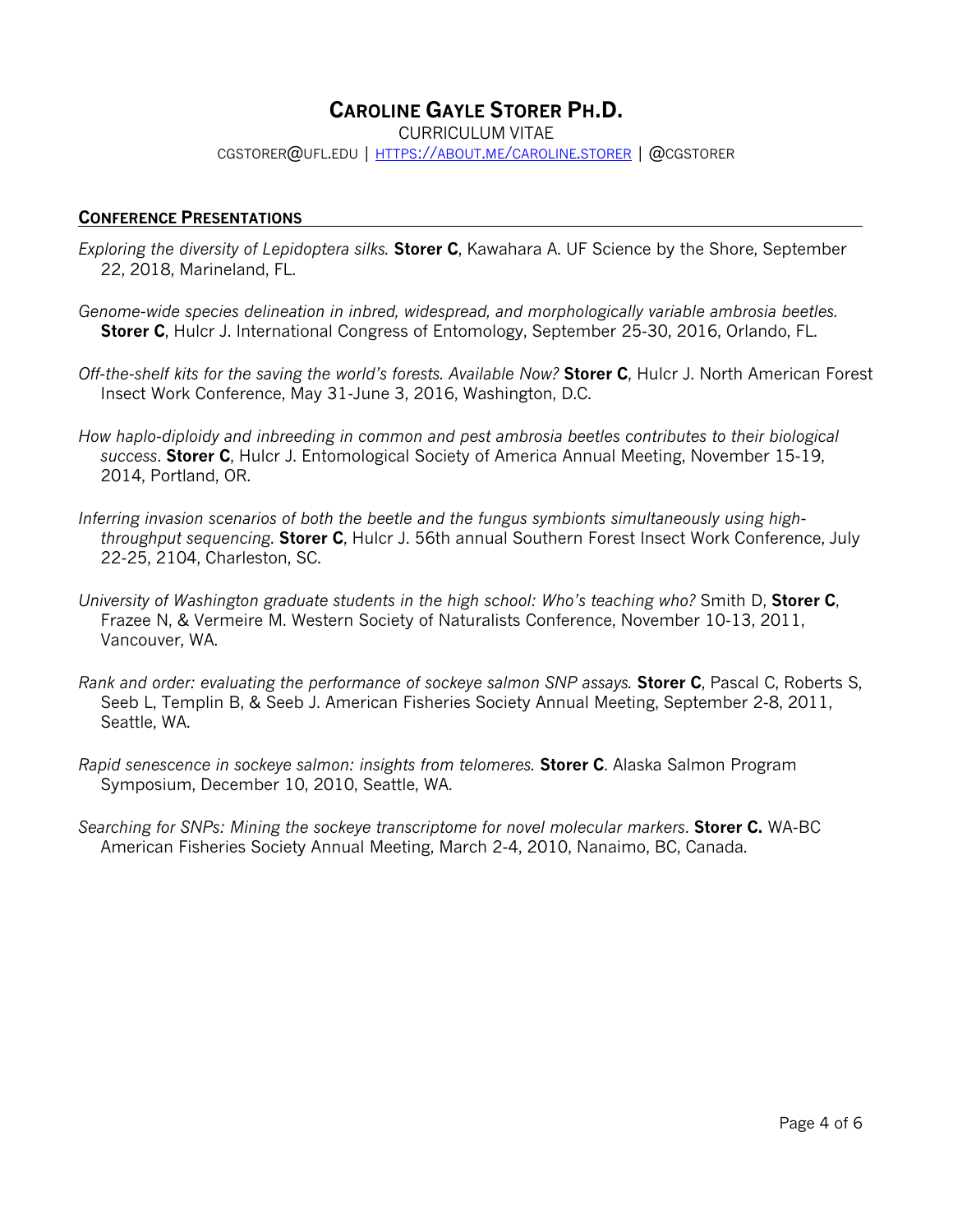CURRICULUM VITAE

CGSTORER@UFL.EDU | HTTPS://ABOUT.ME/CAROLINE.STORER | @CGSTORER

| <b>GRANTS &amp; AWARDS</b> |          |                                                                                                                     |
|----------------------------|----------|---------------------------------------------------------------------------------------------------------------------|
| In review \$67,142         |          | Can variation in foraging ecology explain the diversity of elaborate male<br>courtship displays in jumping spiders? |
|                            |          | Co-PI with Lisa Taylor, Akito Kawahara                                                                              |
|                            |          | UF Ordway Swisher Biological Station Jump Start Award                                                               |
| 2018                       | \$50,000 | Enhancing genomic resources for the study of silk in moths                                                          |
|                            |          | Co-PI with Akito Kawahara, Paul Shirk (USDA), Matias Kirst, Chris Reisch                                            |
|                            |          | UF Genetics Institute Pilot Grant                                                                                   |
| 2018                       | \$1,000  | Florida Museum of Natural History Travel Grant                                                                      |
| 2015                       | \$1,500  | UF CALS William C. and Bertha M. Cornett Fellowship                                                                 |
| 2015                       | \$4,674  | The Coleopterists Society Graduate Student Research Enhancement Award                                               |
| 2015                       | \$300    | UF Grad Student Council Travel Grant                                                                                |
| 2014                       | \$2,000  | UF CALS Doris Lowe and Earl and Verna Lowe Graduate Scholarship                                                     |
| 2013                       | \$300    | UF Grad Student Council Travel Grant                                                                                |
| 2013                       |          | \$137,124 UF SFRC Forest Resources & Conservation Graduate Student Fellowship,                                      |
|                            |          | 4-year tuition and stipend award                                                                                    |
| 2011                       | \$40,524 | NSF GK-12 Graduate Teaching Fellowship, 1-year tuition and stipend awar                                             |
| 2010                       | \$800    | Summer Institute in Statistical Genetics Student Scholarship                                                        |
| 2010                       | \$300    | SNP Workshop III Young Investigator Award                                                                           |
| 2009                       | \$50,560 | UW Aquatic & Fishery Sciences Graduate Research/Teaching Assistantship,                                             |
|                            |          | 2-year tuition and stipend award                                                                                    |
| 2007                       | \$20,000 | <b>NOAA Hollings Scholarship</b>                                                                                    |

### **ACCOLADES**

| 2016 | UF SFRC Ph.D. Student of the Year in Forest Resources and Conservation      |
|------|-----------------------------------------------------------------------------|
| 2014 | UF SFRC Graduate Student Symposium Best Forestry Ph.D. Poster               |
| 2011 | American Fisheries Society James E. Wright Graduate Award for excellence in |
|      | fisheries genetics                                                          |
| 2009 | Eckerd College Contribution to the Marine Science Major Award               |
| 2009 | Sigma Xi Best Presentation Award (Eckerd Student Research Symposium)        |